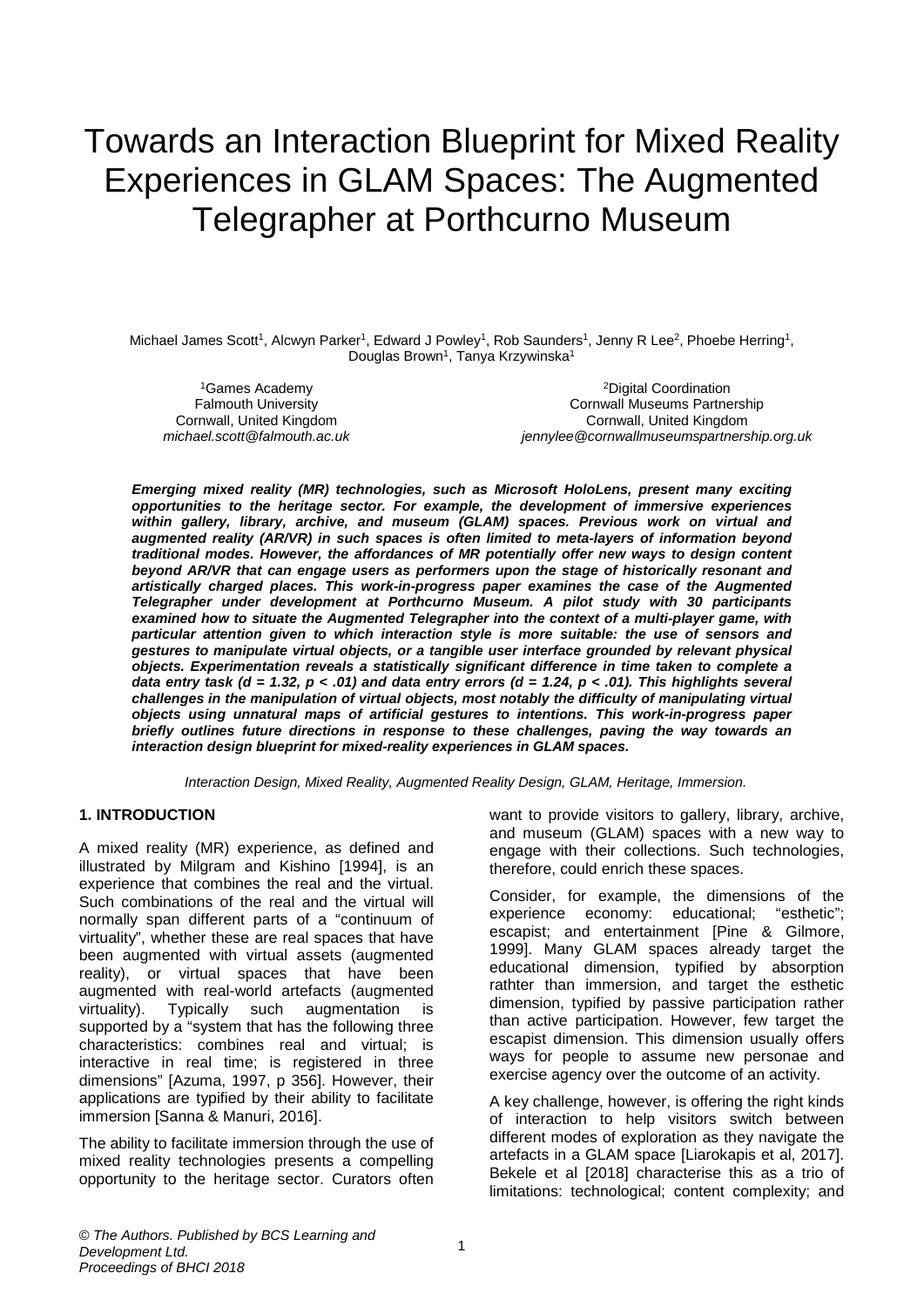*Towards an Interaction Blueprint for Mixed-Reality Experiences in GLAM Spaces: The Augmented Telegrapher at Porthcurno Telegraph Museum* 

#### *Scott et al*

human factors. They suggest interaction interfaces are a particular challenge and further research in this direction is needed.

This work-in-progress paper describes part of a case study striving to address some of these interaction design challenges: the 'Augmented Telegrapher' at Porthcurno Telegraph Museum. The overall aim of the project is to construct a blueprint that can be followed by other GLAM space curators as a means of diversifying their potential audiences through the offer of "escapist" type experiences, thus placing visitors in the role of performer upon the stage of historically resonant GLAM spaces.

#### **2. BACKGROUND & RELATED WORK**

The reality-virtuality continuum presents a vast landscape of opportunities in cultural computing research. A recent survey shows that mixed reality received more attention by cultural heritage researchers in 2004 - 2016 [Bekele et al., 2018]. Despite this, the authors acknowledge that further work is needed. Most relevant to this research, the authors identify the needs for more research into Tangible AR. They suggest:

"A number of augmented reality applications use tangible interfaces in a much narrower scope than its potential warrants. We hope to see more<br>research that integrates Tangible User research that integrates Interfaces and augmented reality so that future applications, irrespective of domain, will be able to augment physical objects with virtual content and enable interaction with this content through the augmented objects." [p. 29]

User input for mixed reality systems can be reduced down to six distinct modes: tangible, collaborative; device-based; sensor-based; hybrid, and multimodal interfaces [Bekele et al., 2018]. The mixed reality toolkit supplied as part of the development tools for the Microsoft Hololens already has affordances for natural UI modes such as speech, gaze, and gesture sensors, with gestures seemingly the preferred method of interacting with holograms. Gesture input for the Hololens has issues. A study by Pollalis et al. [2017] suggests that users had difficulties performing Hololens specific gestures and that it is advisable to have some type of training to onboard users. Zimmer et al. [2018] corroborate this and suggest that users should be given time to learn how to use the Hololens before they are asked to perform more complex tasks. They also acknowledge that prolonged gesturing can lead to fatigue. Another limiting factor of the Hololens when it comes to user input is the limited 35° degree field of view (FOV).

#### **3. PROTOTYPES**

The Augmented Telegrapher is a mixed-reality experience developed for Porthcurno Telegraph Museum. Users participate in an *escape the room* style puzzle game where the Microsoft HoloLens augments an underground WW2 bunker tunnel (in which the museum is situated) to aid the user in completing the game. This involves sending messages in Morse code using Morse keys as shown in Figure 1.



*Figure 1: MR Enhanced Tangible Interface*

A system formed around a dichotomic (binary) tree enables novices, without any prior knowledge or experience, to leverage Morse code in their solutions. As shown in Figure 2, each node in the tree represents a character. Each edge represents a choice of dot or dash that maps to left and right respectively. This system situates the most commonly used characters at the top of the tree, with those used less frequently at the bottom.



*Figure 2: The Dichotomic Morse Code Chart*

The game presents a dichotomic tree to them as a hologram two metres from where they are situated and they must traverse the tree to enter the message. The input and traversal of the tree that is the focus of this study.

Two modes of user input are compared. The first input method utilised the native gesture recognition of the Hololens, more specifically the air tap gesture, to select holograms in the augmented environment. The second input method uses a tangible interface built using an original WW2 Morse key connected. The key is connected to the Hololens over Wi-Fi and transmits dots and dashes depending on the duration of the key press.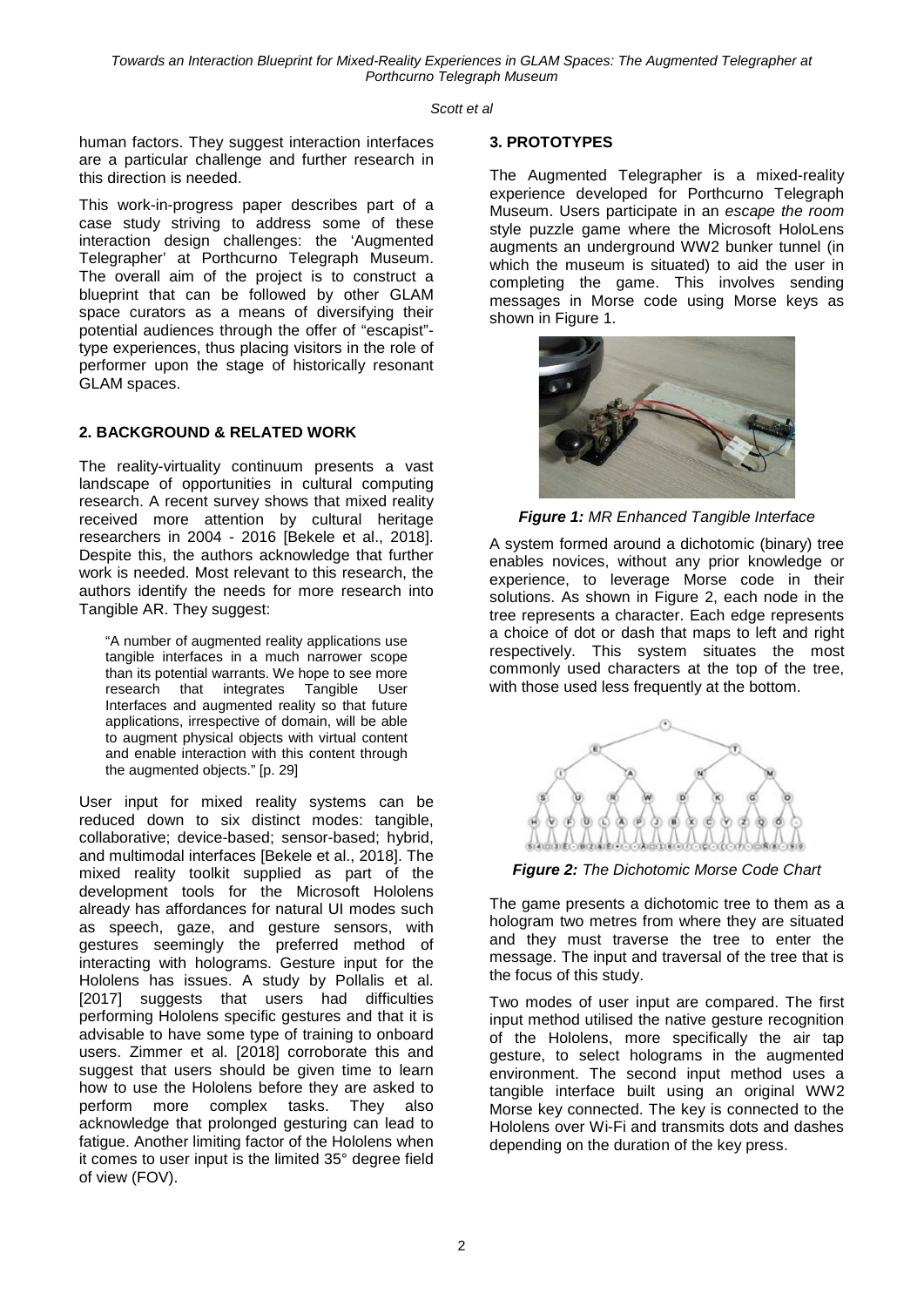*Scott et al*

|        | <b>Paired Differences</b>                 |        |                |            |                                              |        |       |    |                 |
|--------|-------------------------------------------|--------|----------------|------------|----------------------------------------------|--------|-------|----|-----------------|
|        |                                           |        |                | Std. Error | 95% Confidence Interval of the<br>Difference |        |       |    |                 |
|        |                                           | Mean   | Std. Deviation | Mean       | Lower                                        | Upper  |       | df | Sig. (2-tailed) |
| Pair 1 | GESTURES_TIME-<br>KEY_TIME                | 43.533 | 66.658         | 12.170     | 18.643                                       | 68.424 | 3.577 | 29 | .001            |
| Pair 2 | GESTURES MISTAKES-<br><b>KEY MISTAKES</b> | 2.867  | 4.688          | .856       | 1.116                                        | 4.617  | 3.349 | 29 | .002            |

*Table 1: Results of a Paired T-Test Comparing the Tangible and Gesture-based Interfaces on Time Taken to Complete Task and Data Entry Errors*

At this stage of the project, two prototypes of the Augmented Telegrapher have been implemented. Both leverage Microsoft's Hololens. However, one version places emphasis on interaction with virtual objects using gestures, whilst the other version places emphasis on interaction with tangible interface elements that communicate (via network) with the headset. It is not the intention of the experiment to pit one against the other, as the ultimate solution will likely leverage elements of the physical and the virtual. However, comparing the two aids in understanding the relative differences and constraints conferred by the two interaction styles. Thus, illustrating what types of activity might be suitable for each style.

## **4. METHODOLOGY**

To examine the difference between the tactile interface and the gesture-based interface, a smallscale pilot experiment was conducted using two different prototypes of the Augmented Telegrapher. The experiment follows the 'reversal' design [Mahoney 1978]. Participants were invited to use both of the interfaces to complete a task that was designed as just a part of the overall experience. This task was the use of the Morse key to send a message using Morse code.

The research team randomly allocated participants to either the tactile interface or the gesture based first. However, each participant ultimately used both interfaces, such that they completed the task twice, each time using a different interface. and involved a practice exercise. In all cases, they were tasked with sending 'AUGMENT' in Morse code over the Augmented Telegrapher. Though, only after a short period of practice.

A power analysis conducted using G\*Power, assuming a medium-to-large effect size [Cohen, 1992], suggested a sample size of 30. A sample of 30 participants was obtained. For the purpose of this initial pilot, a convenience sample of undergraduate students at Falmouth University was drawn from a balanced range of design, computing, and art courses. Only five of the testers identified as female and approximately 66% of participants had never used the HoloLens. None of the participants were competent telegraphers, with each having a limited practical knowledge of morse keys and morse code.

The experimental protocol involved the collection of both qualitative and quantitative data. Recordings were taken, both within the headset and external to the headset, and elementary analytics drawn from the trial. Most prominently, these were time taken (up to a 250 second time limit), and the message itself, which was used to count the number of data entry errors. Participants were also encouraged to 'think aloud' throughout the experiment, which drove an interview prior to and after each experimental condition. This enabled the research team to, firstly, gauge each participant's experience with technology, familiarity with tracing binary trees, and prior experience with AR/VR/MR, whilst secondly, to gauge their overall impression of each experience, and determine whether they developed any preferences.

#### **5. PILOT STUDY RESULTS**

Quantitative data were analysed in SPSS by means of a paired t-test, comparing both conditions that the participants experienced. The results, shown above in Table 1, illustrate statistically significant differences on both of the variables of interest that had been captured during the pilot: time taken; and data entry errors.

In both cases, the tangible interface orientated around using a physical Morse key proved preferable to the gesture-based interface oriented around a virtual Morse key. The mean time required to complete the task (including those running out of time at 250 seconds) was 135 seconds ( $\sigma$  = 64.7) for the gesture-based interface and 92 seconds ( $\sigma$  = 43.1) for the tangible interface (*p* = .001, *d* = 1.32). The mean number of data entry errors was 6.97 ( $\sigma$  = 4.0) for gesture-based interface and 4.1 ( $\sigma$  = 3.1) for the tangible interface (*p* = .002, *d* = 1.24). Only two of the 30 participants completed the task without any errors. Most incurred at least one data entry error regardless of using a physical or virtual Morse key.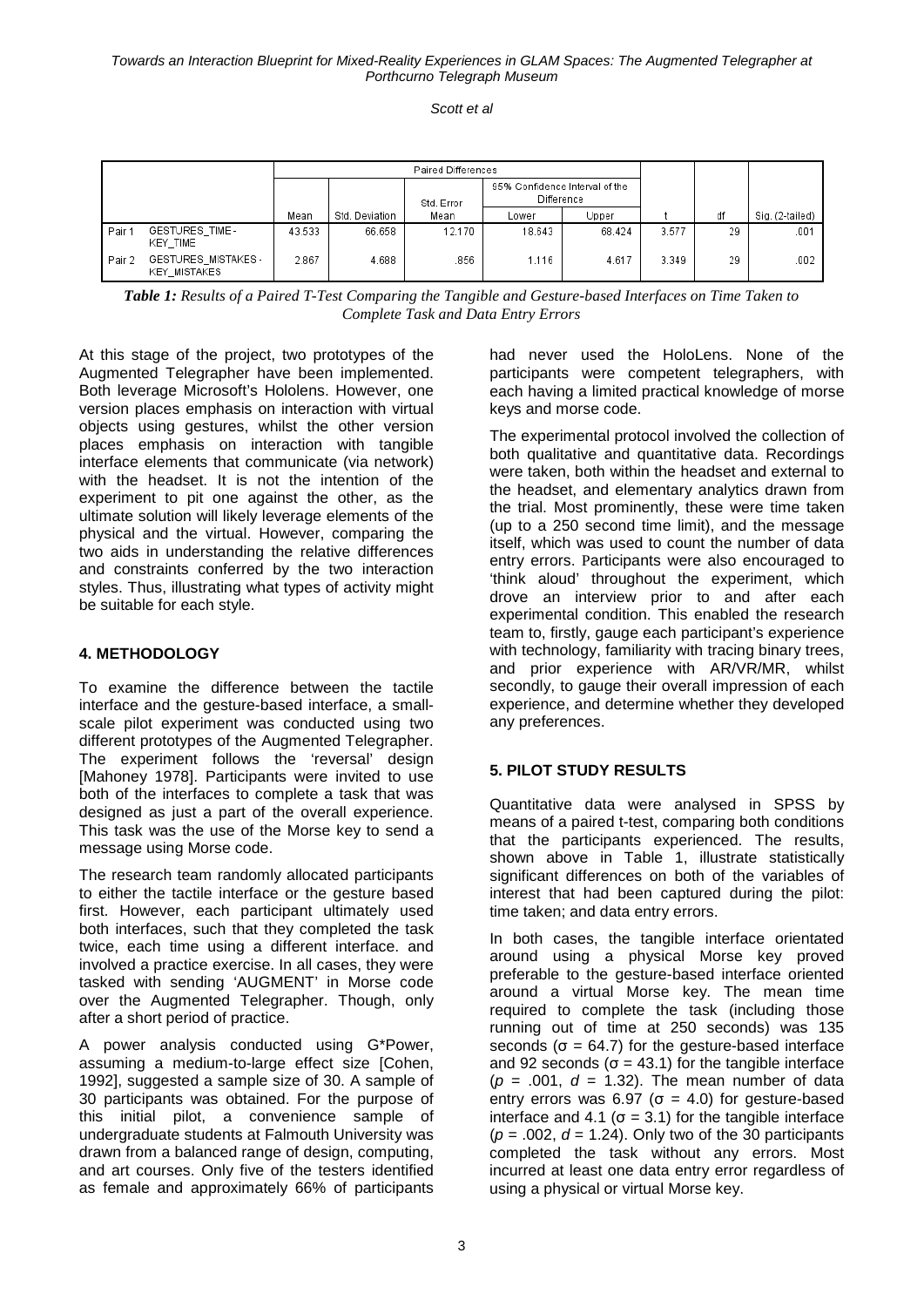*Scott et al*



*Figure 3: Cluster Visualisation of Qualitative Data Corresponding to the Gesture (left) and Tangible (right) Interface Trials* 

The authors assessed the qualitative data using inductive coding and thematic analysis. The corpus of comments drawn from the post-experiment statements were fed through VosViewer to identify the key codes. This tool visualises qualitative data, producing a heatmap that illustrates frequency of term by colour and relatedness of terms by proximity. This provides insight into clusters of related terms. These are illustrated in Figure 3.

Four distinct clusters can be observed in the visualisation relating to gestures (Figure 3, left). The first relates to issues with the field of view, and the difficulties participants encountered seeing the virtual objects at the same time as the binary-tree visualisation. The second corresponds to the gulf of execution and gulf of interaction [see Hutchins, Holland, and Norman, 1985] due to lag in responding to gesture input. The third corresponds to confusion regarding the gaze being the cursor rather than the hand. The fourth corresponds to the mapping of the gestures that the HoloLens could detect to the action of selecting a dot or a dash on the virtual Morse key.

In contrast, the visualisation relating to the tangible interface (Figure 3, right) only illustrates a single cluster; although, some of the terms are distantly related. Unlike the virtual key, where users selected a dot or dash, players operated the Morse key just as a telegrapher would have normally. There was, however, inconsistency in players' understanding of the length of a 'dash' and the minimum gap needed between each letter. As such, participants often made mistakes in timing which lead to them selecting the wrong character accidentally.

Overall, the physical Morse key received quite positive comments from the participants such as "the [physical] key feels nicer and more responsive" [19, M] and "the click is satisfying" [16, M]. Others who used the physical key second said they were

"much more confident approaching this task" due to it being "a lot simpler to understand with only one movement" [8, F]. Some suggested that the interface could offer "better visual cues to show timings" [4, M]. Particularly during the practice period before sending specific messages to help prime players to avoid timing-related mistakes.

## **6. LESSONS LEARNED**

The pilot study presented in this paper compares a tangible and gesture-based interface for the Augmented Telegrapher. This provides some insight and lessons learned about mixed reality interactions in GLAM-spaces:

- Using the tangible interface is preferable in contexts that are either time-sensitive or accuracy-sensitive;
- Interim feedback, such as visuals cues mediated by the mixed reality, are likely necessary to reduce the gulf of interaction;
- and the gesture-based interface might see improvement by carefully positioning visual elements according to field of view, whilst also implementing alternatives to gaze-cursors.

Further work is being conducted to assemble a longer and more cohesive experience. A range of scenarios is being considered, including: the use of a Wheatstone bridge circuit to configure a duplex telegraph cable, sending sophisticated Morse code transmissions, identifying the location of a break in the cable using a galvanometer, and directing a boat to a break in a sea cable. Different interaction styles will be needed to direct participants to different exhibits and through scenarios throughout the space. Exploring these will equip designers with insights that help them craft active and immersive experiences in mixed reality GLAM spaces.